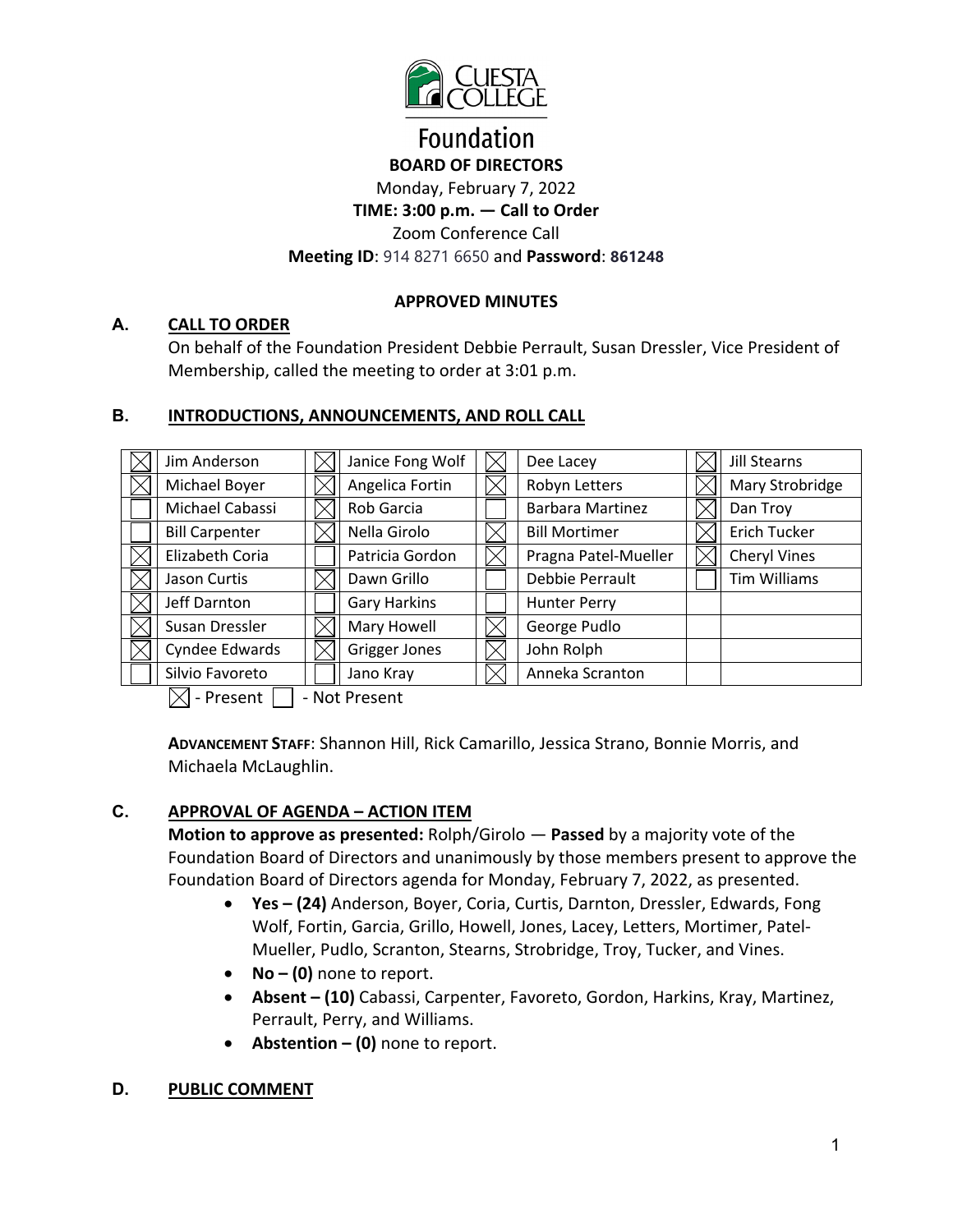New board members and staff were welcomed.

#### **E. APPROVAL OF MINUTES – ACTION ITEM**

**Motion to approve as presented:** Lacey/Jones — **Passed** by a majority vote of the Foundation Board of Directors and unanimously by those members present to approve the Foundation Board of Directors minutes for the regular meeting of Monday, November 1, 2021.

- **Yes (24)** Anderson, Boyer, Coria, Curtis, Darnton, Dressler, Edwards, Fong Wolf, Fortin, Garcia, Girolo, Grillo, Howell, Letters, Mortimer, Patel-Mueller, Pudlo, Rolph, Scranton, Stearns, Strobridge, Troy, Tucker, and Vines.
- **No (0)** none to report.
- **Absent (10)** Cabassi, Carpenter, Favoreto, Gordon, Harkins, Kray, Martinez, Perrault, Perry, and Williams.
- **Abstention (0)** none to report.

#### **F. COMMUNICATIONS**

No Comment.

#### **PROGRAM**

Dr. Elizabeth Coria, the Cuesta College's Assistant Superintendent / Vice President of Student Success & Support Programs and College Centers, provided highlights from Student Success and Support Programs.

#### **G. BUSINESS AGENDA**

1. Quarterly Financial Report Rick Camarillo summarized the quarterly financial statements presented at the meeting.

#### 2. Measure L Update

Dan Troy provided an update. Measure L updates can be found on the website: [www.cuestacollegebond.info](http://www.cuestacollegebond.info/) 

- 3. Annual Quasi-Endowment Report Rick Camarillo presented the Quasi-Endowment Report, identifying all capitalization and decapitalization of quasi-endowments.
- 4. Foundation President's Open Discussion The Foundation President was absent, Susan Dressler opened the floor for thoughts and discussion. There were no recommendations.

#### **H. ACTION ITEMS**

1. Strategic Plan 2022-2024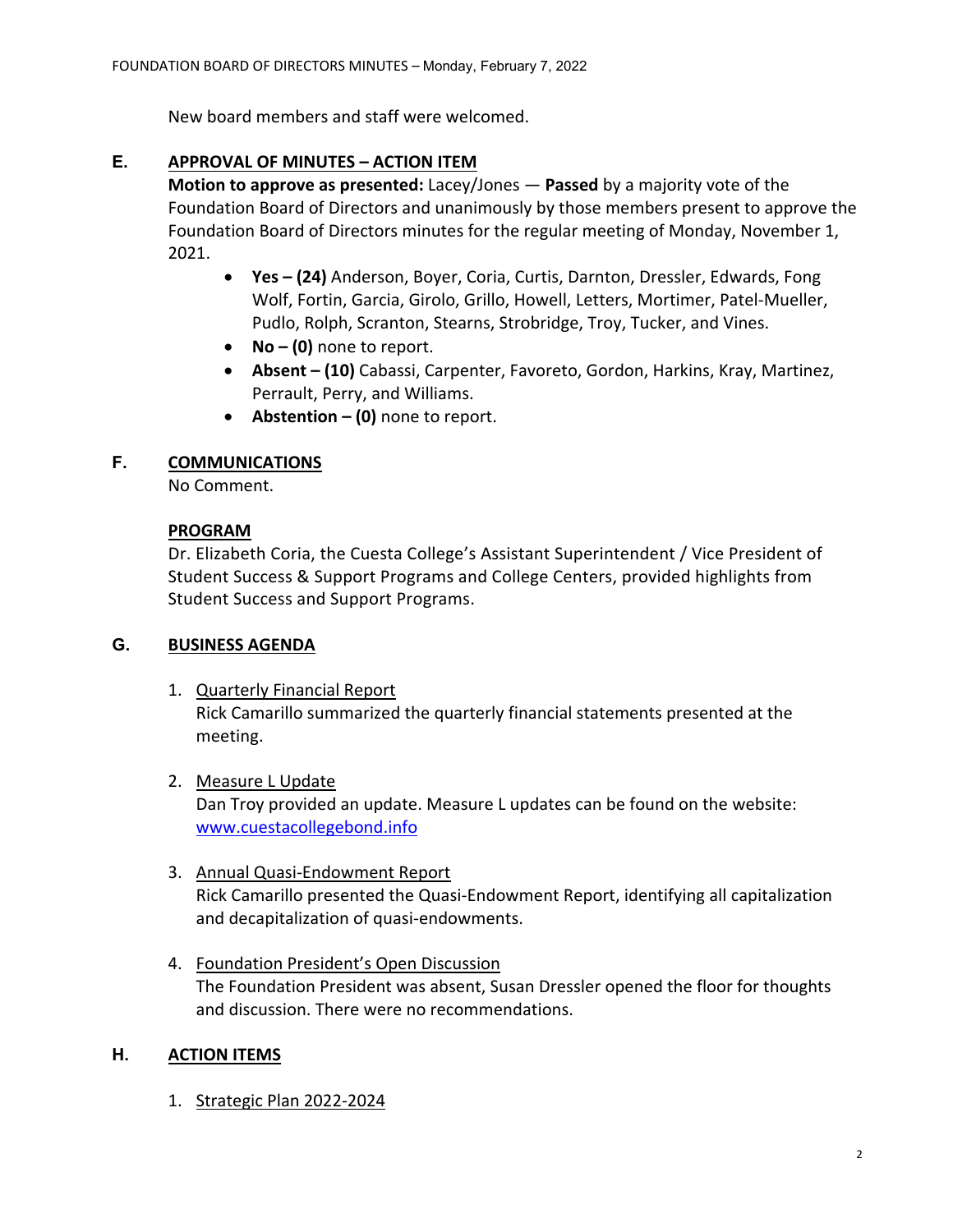Shannon Hill presented the 2022-2024 Strategic Plan on behalf of the Foundation Strategic Planning Ad Hoc Committee. The Board reviewed, discussed, and acted on the Strategic Plan 2022-2024.

**Motion to approve as presented:** Boyer/Pudlo — **Passed** by a majority vote of the Foundation Board of Directors and unanimously by those members present to approve the 2022-2024 Strategic Plan as presented.

- **Yes (23)** Anderson, Coria, Curtis, Darnton, Dressler, Edwards, Fong Wolf, Fortin, Garcia, Girolo, Grillo, Howell, Jones, Lacey, Letters, Mortimer, Patel-Mueller, Rolph, Scranton, Stearns, Strobridge, Troy, and Vines.
- **No (0)** none to report.
- **Absent (10)** Cabassi, Carpenter, Favoreto, Gordon, Harkins, Kray, Martinez, Perrault, Perry, and Williams.
- **Abstention (1)** Tucker.

## **I. REPORT FROM FOUNDATION PRESIDENT**

Foundation President Debbie Perrault was absent.

#### **J. REPORT FROM THE SUPERINTENDENT/PRESIDENT**

Superintendent/President Jill Stearns reported the following:

- She states that the Omicron variant has had a significant impact on the first few weeks of the semester. The impact of Omicron is now dropping off.
- Cuesta College is being affected by significant resignations. Many staff members are moving within Cuesta College or outside of Cuesta College for advancement opportunities.
- Enrollment is less than 2% lower than a year ago and about 13% lower than prepandemic enrollment numbers.

#### **L. REPORT FROM THE EXECUTIVE DIRECTOR**

Executive Director Shannon Hill reported the following:

- A Foundation Gift Report update.
- A Commensurate Return Report update.
- CCFT Faculty Union started an endowment for scholarships.
- Local business partners and internal Cuesta College groups contributed to the emergency grants.
- Cuesta College received a \$15,000 award from Pacific Western Bank that matched funds raised from Giving Tuesday.

## **M. REPORTS**

#### **ASCC**

President of the Associated Students of Cuesta College Dawn Grillo reported the following:

- ASCC has just gained a few new members and senators.
- ASCC has been discussing a 16-week semester.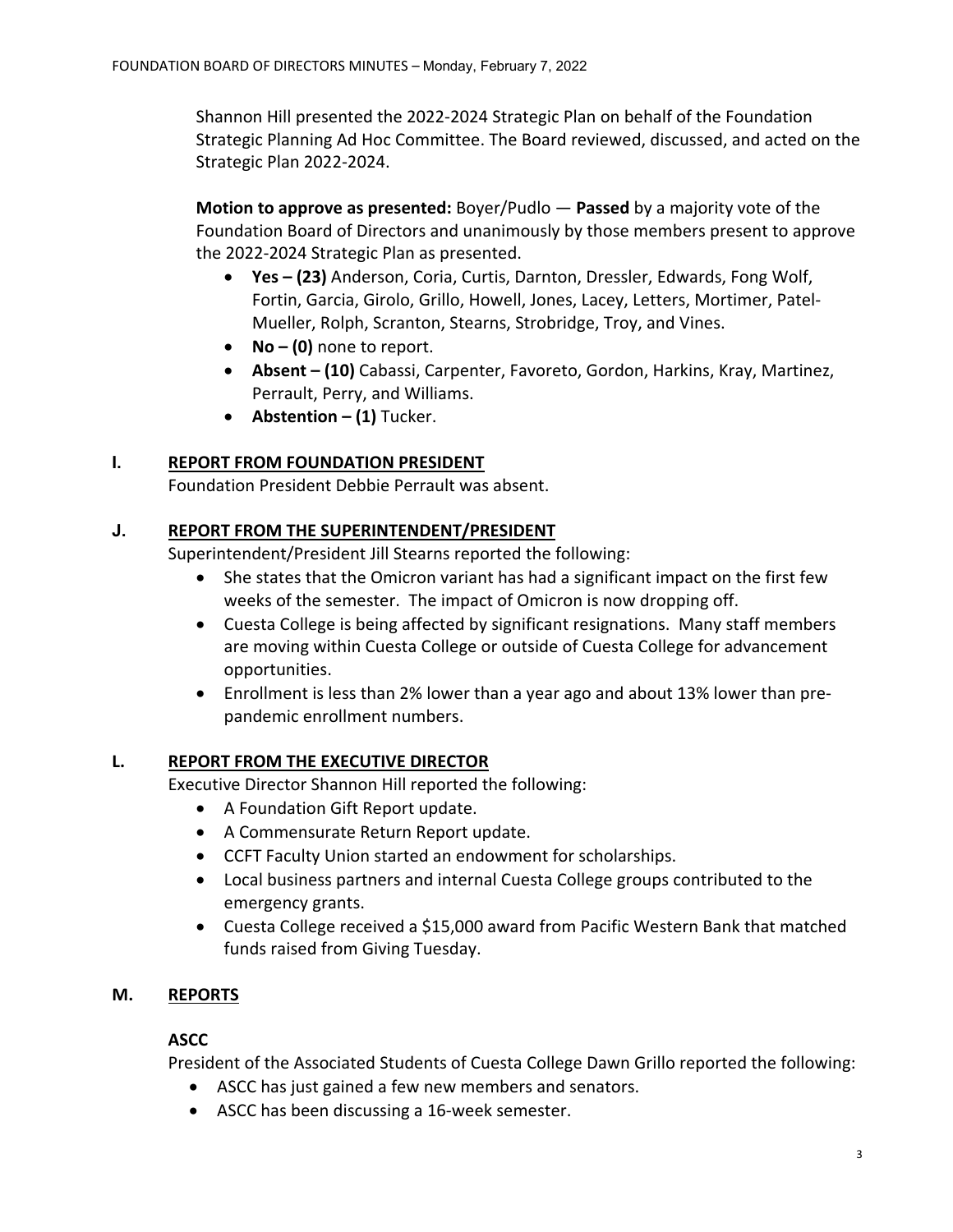• February is Black History Month. There are several events for Black History Month at Cuesta College put on by the Black Student Union, including a book event and Shaun Munday concert.

## **Alumni Relations Committee**

Vice President of Alumni Relations Janice Fong Wolf reported the following:

- There was an Honored Alumni Reception at Castoro Cellars in December. Janice thanked the Foundation staff who put together the event.
- Alumni nominations are currently open. Board members should have received a copy of the nomination form. Forms are due by February 14th. Janice encourages board members to spread the word in the community.
- Another goal of the alumni relations committee is to build mentorship opportunities for students. Members should have received an email about the virtual Area of Study workshops. Members are encouraged to participate in one that matches their area of work.

## **Board of Trustees**

San Luis Obispo County Community College District Board of Trustees Mary Strobridge reported the following:

- At the last Wednesday's Board of Trustees meeting, the redistricting partners came in because Cuesta is redistricting. The Board of Trustees approved Map A.
- Monthly Board meetings are on the first Wednesday of the month via Zoom. Board members are encouraged to attend.

## **Classified Employees**

Classified employee Hunter Perry was absent.

## **Development Committee and Cuesta Fund Campaign**

Vice President of Development Jeff Darnton reported the following:

- The 2021-22 Cuesta Fund Goal is \$240,000. Currently tracking to meet goal based on some early large gifts.
- Giving Tuesday was a significant event in the fourth quarter of the year. Western Bank made a \$15,000 giving match, which brought in nearly \$30,000 for the CASE Fund. 53 donors contributed more than \$30,000 to support other areas of campus on Giving Tuesday.
- 26 additional Cuesta employees have increased payroll contributions.
- There is increased activity in online crowdfunding led by Jessica.
- Foundation is revamping business partnerships by reaching out to existing and previous business partners to determine what benefits make a partnership attractive.
- Committee members are encouraged to give or suggest others who might be interested in giving.

#### **Faculty**

Silvio Favoreto was absent. Erich Tucker reported the following: